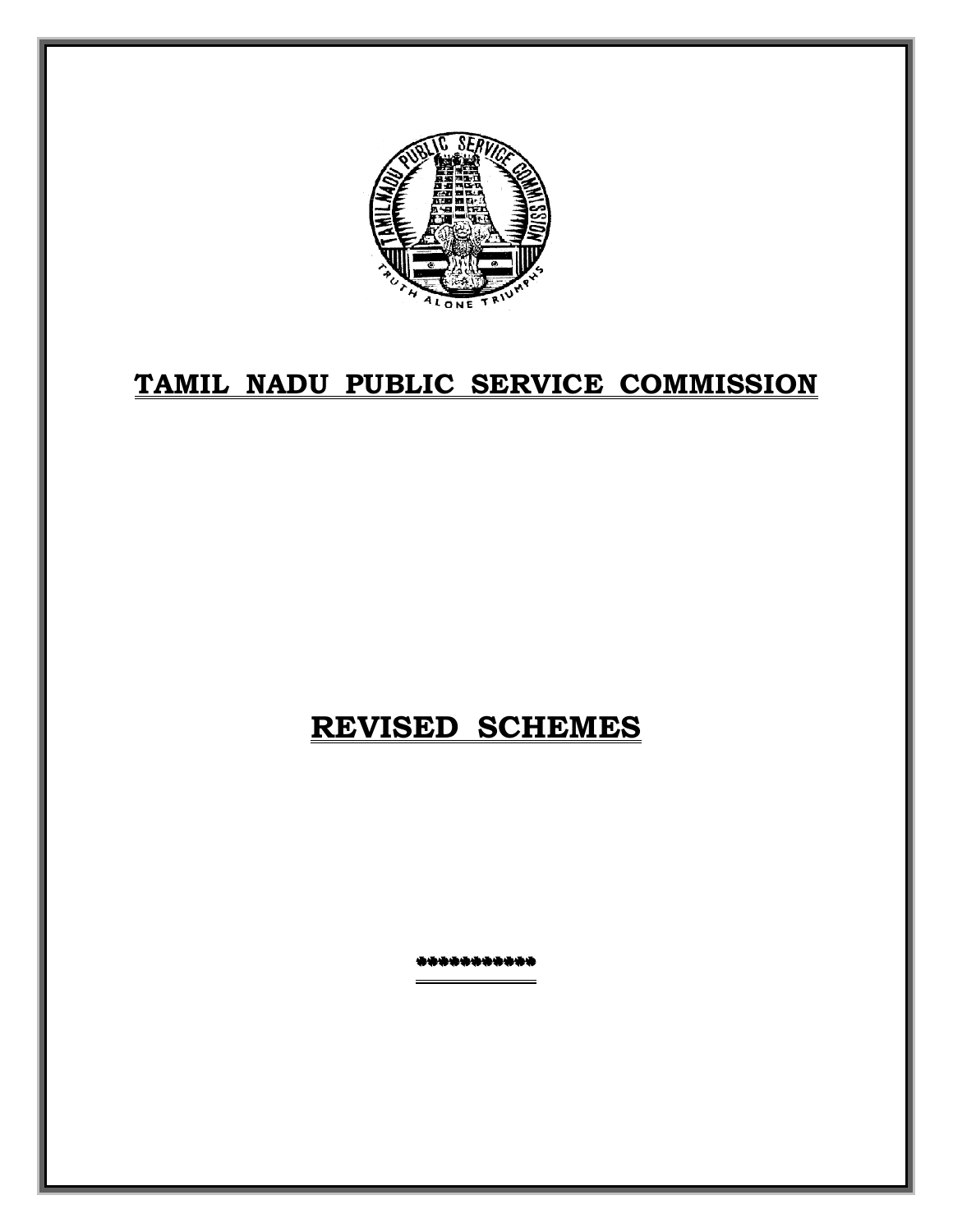# COMBINED CIVIL SERVICES - I

# GROUP - I SERVICES PRELIMINARY EXAMINATION

| <b>Single Paper</b>                                                        |                                                         |  |  |  |
|----------------------------------------------------------------------------|---------------------------------------------------------|--|--|--|
| General Studies (Degree Std.) - 200 items / 300 marks (Objective type)     |                                                         |  |  |  |
| <b>General Studies</b><br>Aptitude & Mental Ability Test<br>(S.S.L.C Std.) | 150 items<br>$\blacksquare$<br>- 050 items<br>200 items |  |  |  |
| <b>Total Marks - 300</b>                                                   |                                                         |  |  |  |
| <b>Minimum Qualifying Marks:</b>                                           |                                                         |  |  |  |
| 0 <sup>C</sup><br>: 120<br>Other than OC : 90                              |                                                         |  |  |  |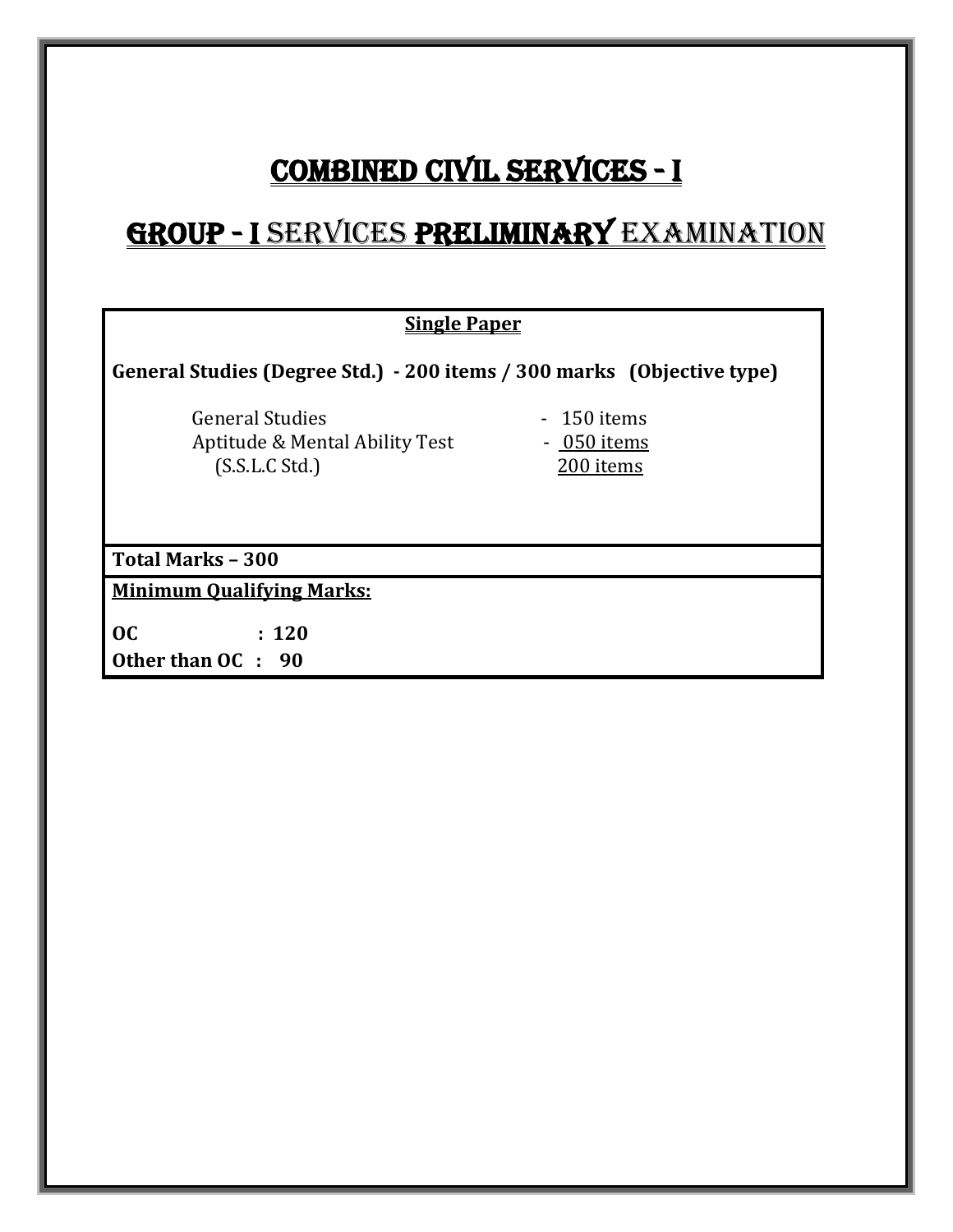# COMBINED CIVIL SERVICES – I GROUP - I SERVICES MAIN WRITTEN EXAMINATION **GENERAL STUDIES -(Descriptive type)(Degree Standard)**

### **PAPER – I (250 Marks/ 3 hours)**

- 
- 2. Social issues in India and Tamil Nadu
- 1. Modern History of India and Indian culture 3. General Aptitude & Mental Ability (**SSLC Standard**)

#### **PAPER - II (250 Marks/ 3 hours)**

- 1. Indian Polity and Emerging Political Trends across the world affecting India
- 2. Role and Impact of Science and Technology in the development of India.
- 3. Tamil Society- its Culture and Heritage

#### **PAPER - III (250 Marks/ 3 hours)**

- 1. Geography of India with special reference to Tamil Nadu
- 2. Environment, Bio Diversity and Disaster Management
- 3. Indian Economy Current economic trends and impact of global economy on India.

#### **Interview & Record - 100 Marks**

**Total Marks – 250+250+250+100 = 850**

#### **Minimum Qualifying Marks:**

**OC - 340**

**Other than OC - 255**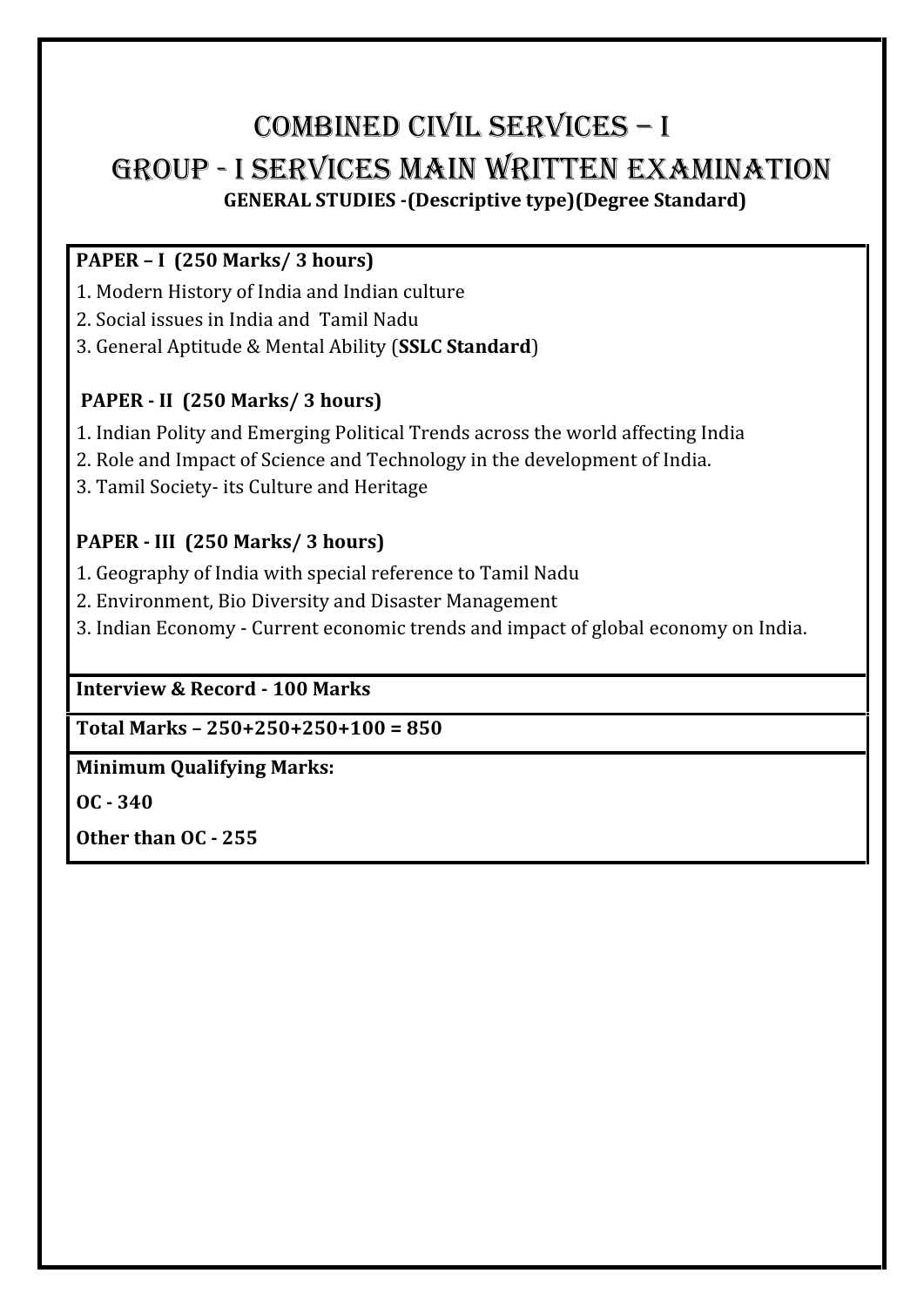### **COMBINED CIVIL SERVICES – I**

### **GROUP - I A SERVICES EXAMINATION**

### **(ASSISTANT CONSERVATOR OF FORESTS)**

#### **PRELIMINARY EXAMINATION (OBJECTIVE TYPE) (DEGREE STANDARD)**

- **General Studies (Degree Std.)** ‐ **200 items / 300 marks / 3 Hours**
	- General Studies‐ **150 items** Aptitude & Mental Ability Test ‐ **50 items** (S.S.L.C Std.)
		-

**Minimum Qualifying Marks – All Communities 90 marks**

#### **MAIN WRITTEN EXAMINATION (DESCRIPTIVE TYPE)**

**PAPER – I :** General Studies (Degree Std.) - **200 Marks / 3 Hours PAPER – II :** General English (SSLC Std.)- **100 Marks / 3 Hours**

#### **ANY TWO OPTIONAL SUBJECTS FROM THE LIST OF 21 SUBJECTS GIVEN BELOW:**

**PAPER – III** : OPTIONAL SUBJECT - 1 - **300 Marks / 3 Hours**<br>**PAPER – IV** : OPTIONAL SUBJECT - 2 - **300 Marks / 3 Hours PAPER – IV : OPTIONAL SUBJECT - 2** 

#### **OPTIONAL SUBJECTS (Degree Standard)**:

1. Forestry 2.Botany 3.Zoology 4.Physics 5.Chemistry 6.Mathematics 7.Statistics 8.Geology 9.Agriculture 10.Horticulture 11.Agricultural Engineering 12.Civil Engineering 13.Chemical Engineering 14.Computer Engineering 15.Electrical Engineering 16.Electronics Engineering 17.Mechanical Engineering 18.Computer Applications 19.Computer Science 20.Environmental Science 21.Veterinary Science.

**Note:** No candidates shall be allowed to take more than one subject of the following groups: (i) Agriculture, Agricultural Engineering, Horticulture and Veterinary science

(ii) Chemistry and Chemical Engineering

(iii) Computer Applications, Computer Science and Computer Engineering

(iv) Electrical Engineering and Electronics Engineering

(v) Mathematics and Statistics.

#### **Interview & Record** ‐ **120 Marks**

**Total Marks – 200+100+300+300+120 = 1020**

**Minimum Qualifying Marks: SC/ST/MBC/DC/BC/BC(M)** ‐ **408 Others** ‐ **306**

Dated 1.9.17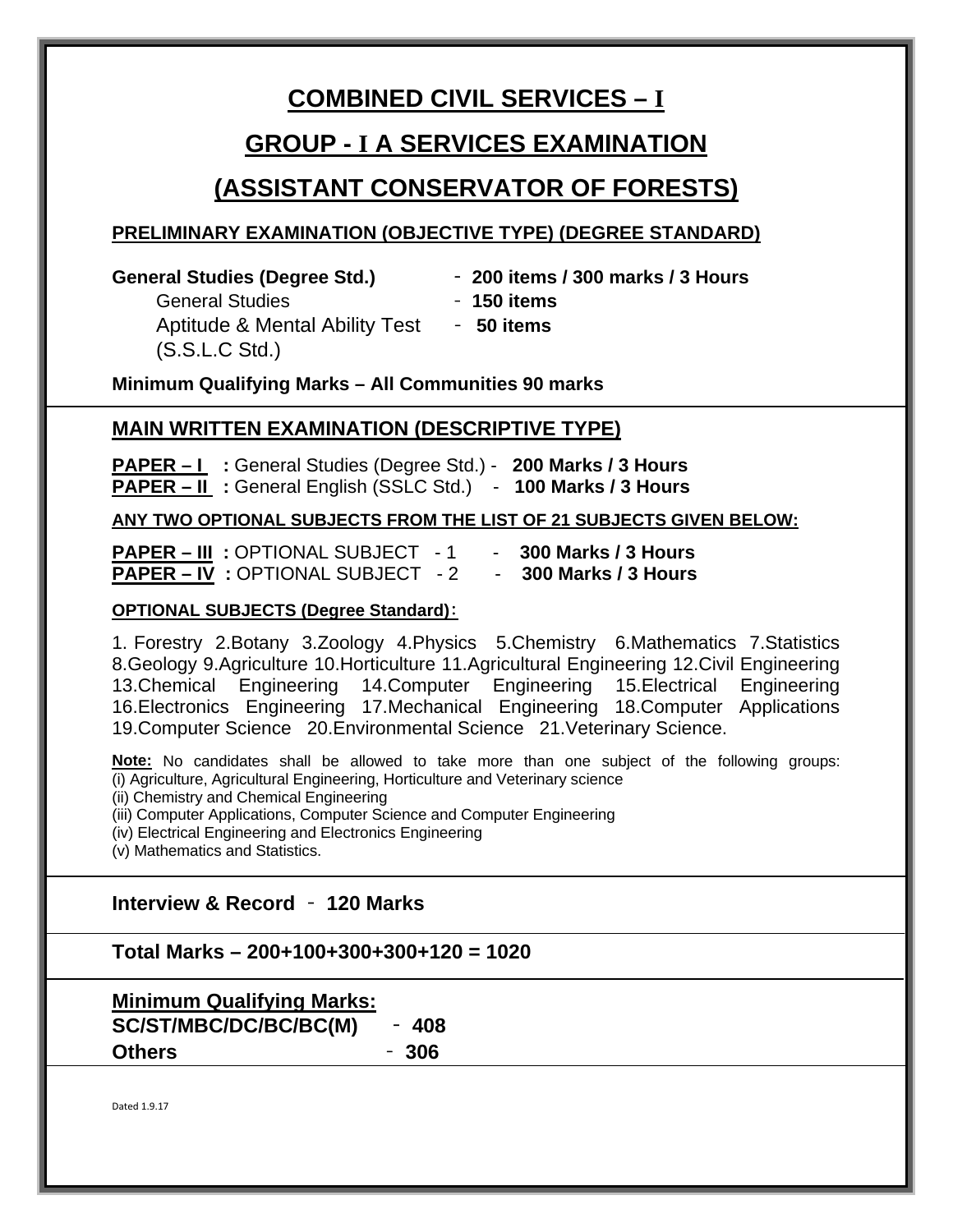# **COMBINED CIVIL SERVICES - I**

## **GROUP - I B SERVICE EXAMINATION**

## **ASSISTANT COMMISSIONER IN HR &CE**

# **Preliminary Examination (Objective Type) (Degree standard) General Studies (Single Paper)** General Studies **- 125 items** Hindu Religion and Temples - 20 items<br>Ethics and Integrity - 15 items Ethics and Integrity Mental ability, Aptitude &<br>Logical Reasoning [109] - 40 items Logical Reasoning<br>(S.S.L.C Std.) 200 items / 300 Marks /3 Hours **Main Examination (Descriptive Type) (Degree standard) PAPER – 1** : General Studies 300 Marks / 3 Hours **PAPER - II** : Hindu Religion 300 marks / 3 Hours **PAPER - III** : Law 300 marks / 3 Hours **Interview & Record - 120 Marks Total Marks: 300+300+300+120 = 1020 Minimum Qualifying Marks: OC - 408 Other than OC - 306**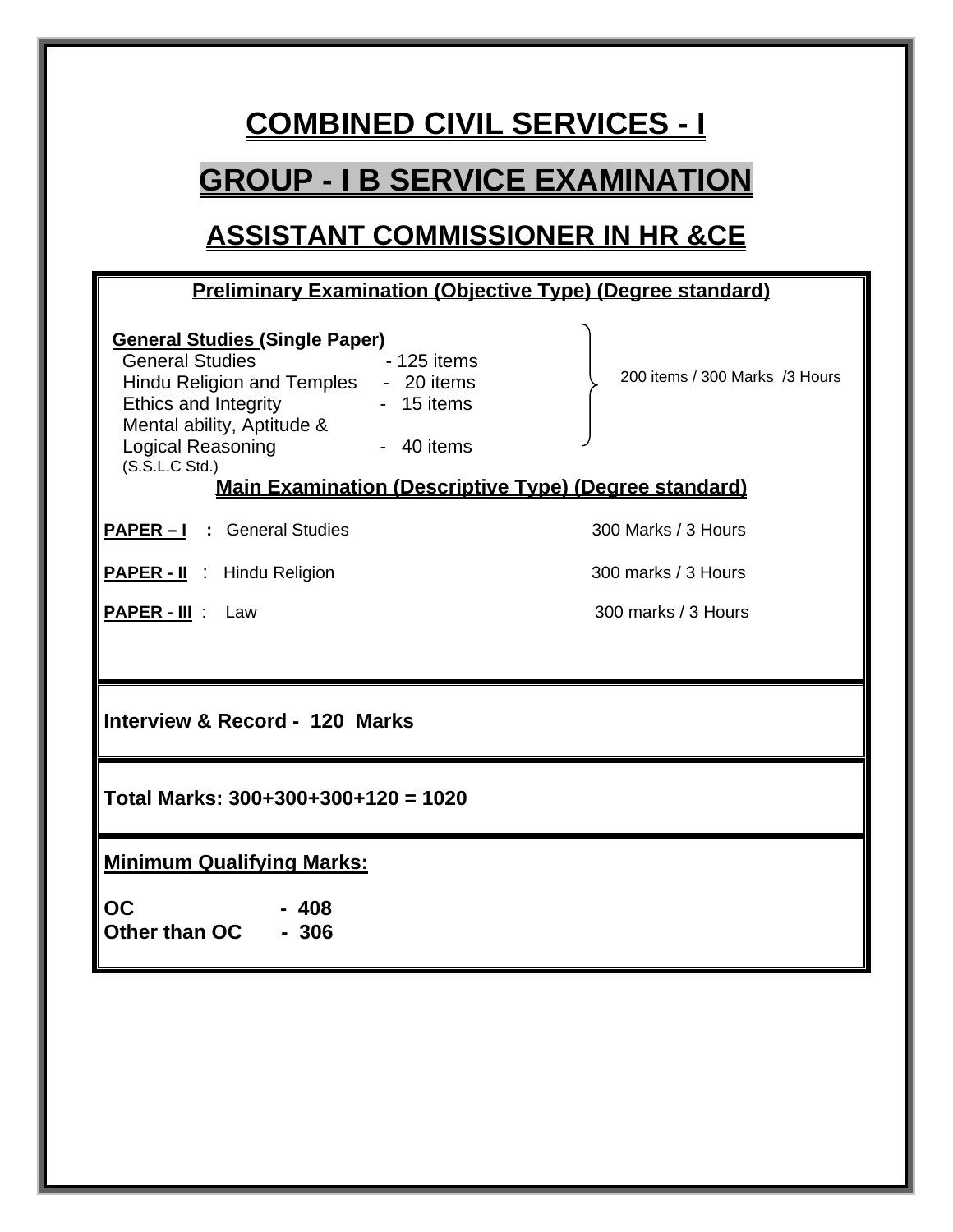# COMBINED CIVIL SERVICES - I

## GROUP - I C SERVICES EXAMINATION

### **(DISTRICT EDUCATIONAL OFFICER)**

#### Preliminary Examination: (Objective type) (Degree Standard)

**General Studies** 200 items / 300 marks / 3 hours

General Studies **- 150** items Aptitude & Mental Ability Test - 50 items (S.S.L.C Std.)

**Total Marks - 300** 

**Preliminary Examination Minimum Marks:**  $OC$  - 120 Other than OC - 90

#### Main Written Examination (degree standard)

Paper - I (Descriptive type) : General Studies - 300 Marks /3 Hours

Paper - II (Descriptive type) : General Studies - 300 Marks / 3 Hours

Paper - III (Objective type) : Education - 200 Items/ 300 Marks/3 Hours (B.Ed. course syllabus)

**Interview & Record – 120 Marks**

**Total Marks – 1020 Marks** 

#### **Main Examination Minimum Marks:**

OC - 408 Other than OC - 306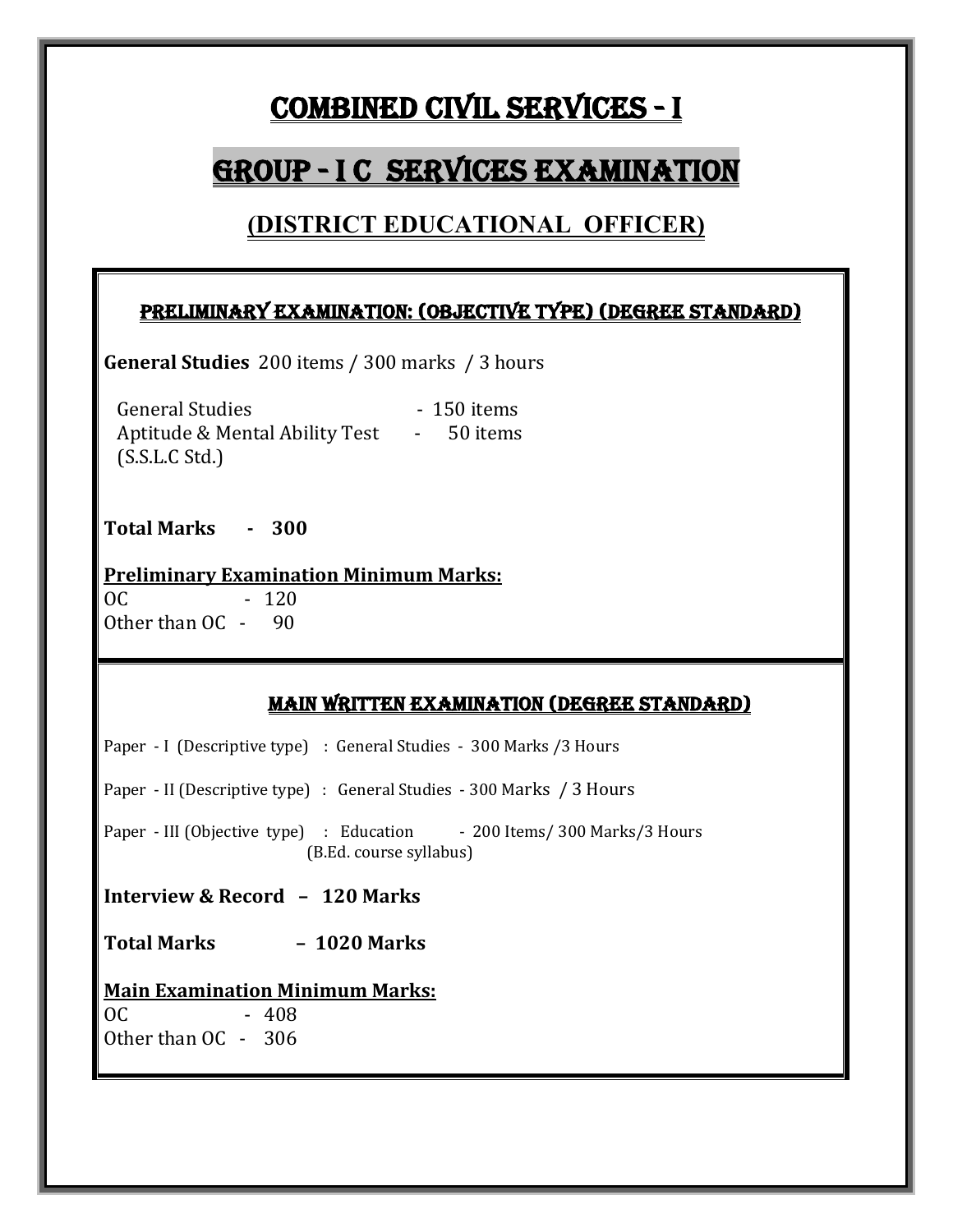## COMBINED CIVIL SERVICES - II

### **ALL INTERVIEW POSTS**

### **GROUP-II** SERVICES EXAMINATION

#### Preliminary Examination **(Objective type)(Degree Standard)**

General Studies (Degree Std.) (200 items / 300 marks **/** 3hours) General Studies **Contract Contract Contract Contract Contract Contract Contract Contract Contract Contract Contract Contract Contract Contract Contract Contract Contract Contract Contract Contract Contract Contract Contrac**  Aptitude & Mental Ability Test (S.S.L.C Std.) - 25 items General Tamil/General English (S.S.L.C Std.) 200 items 200 items 200 items 200 items 200 items 200 items 200 items 200 items 200 items 200 items 200 items 200 items 200 items 200 items 200 items 200 items 200 items 200 items 200 items 200 items 200 ite

 ------------- 200 items

 ------------- **Total Marks - 300** 

**Minimum Qualifying Marks:-**

**All Communities – 90**

#### Main Written Examination (Descriptive Type) (Degree standard)

General Studies: 300 MARKS / 3 HOURS

- 1. Role and impact of Science and Technology in the Development of India and Tamil Nadu.
- 2. Administration of Union and states with special reference to Tamil Nadu.
- 3. Socio Economic problems of India and Tamil Nadu.
- 4. Current Issues at State Level
- 5. Current Issues at National Level.

**Interview & Record - 40 Marks**

**Total Marks: 300+40 = 340** 

**Main Examination Minimum Qualifying Marks:**

**All Communities:102**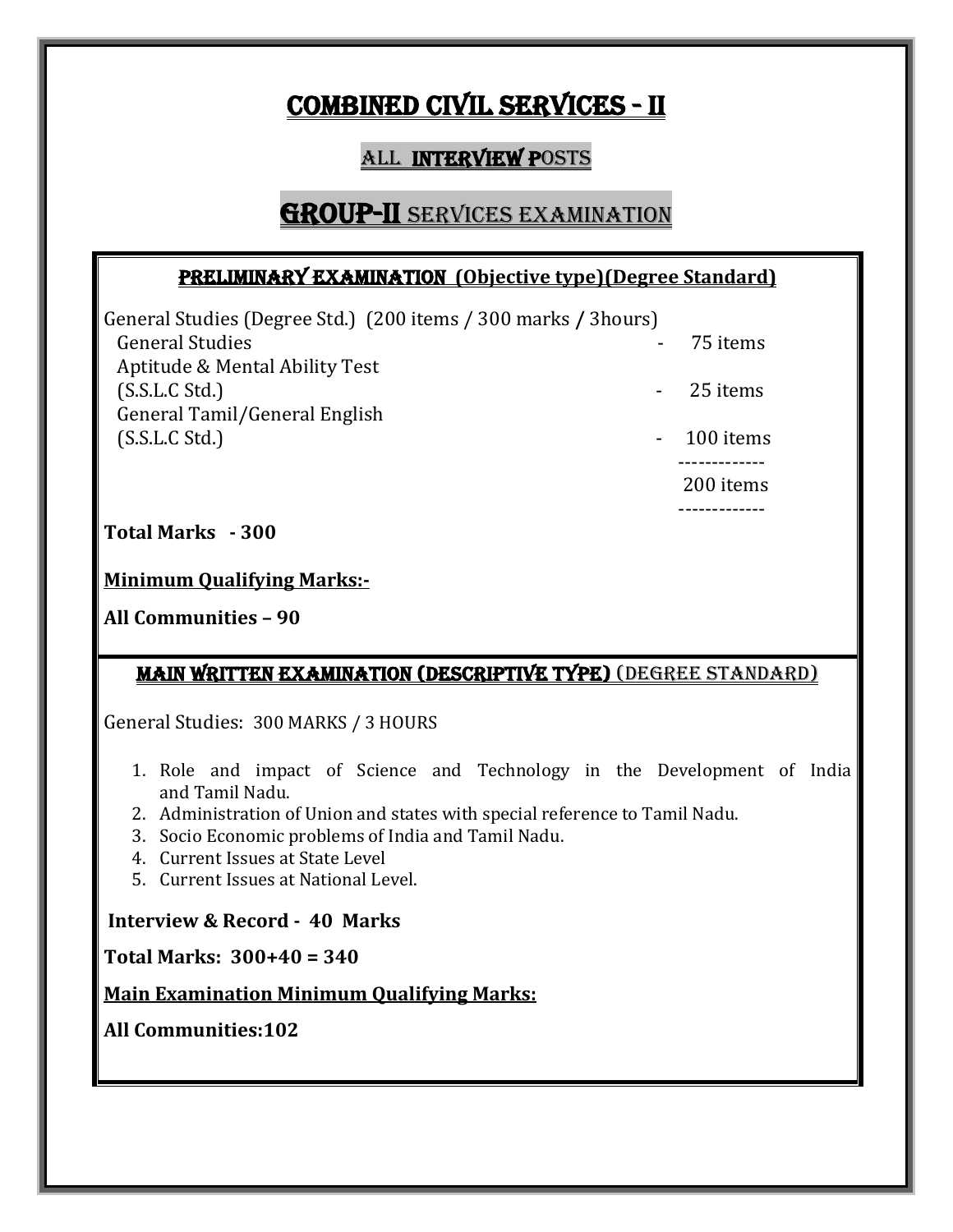# COMBINED CIVIL SERVICES - II

# ALL NON-INTERVIEW POSTS

### GROUP-II A SERVICES EXAMINATION

**Main Examination (Single Paper) (Objective type) (Degree Standard)** 

General Studies (200 items / 300 marks /3 Hours)

General Studies<br>Antitude & Mental Ability Test<br>Antitude & Mental Ability Test<br>Antitude & Mental Ability Test<br>Antitude & Mental Ability Test Aptitude & Mental Ability Test (S.S.L.C Std.) General Tamil/General English (S.S.L.C Std.) 100 items - 100 items - 100 items - 100 items - 100 items - 100 items - 100 items - 100 items - 100 items - 100 items - 100 items - 100 items - 100 items - 100 items - 100 items - 100 items - 100 items - 100

- 
- 
- ------------- 200 items -------------

**Total Marks: 300**

**Minimum Qualifying Marks:**

All communities - 90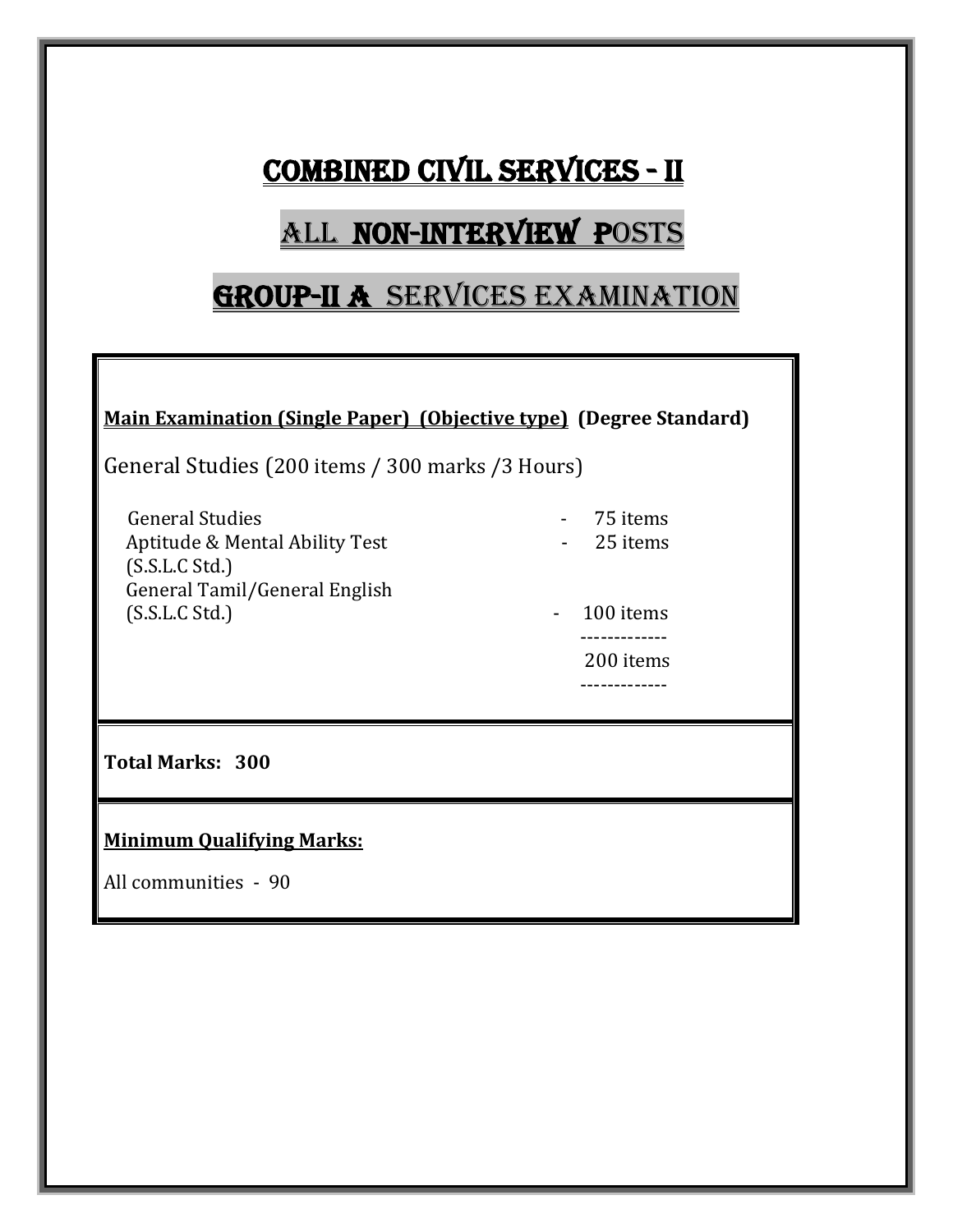# COMBINED CIVIL SERVICES - III

# GROUP-III

| <b>Station officer - Fire and Rescue Services</b>                                                                             |                                   |  |  |  |
|-------------------------------------------------------------------------------------------------------------------------------|-----------------------------------|--|--|--|
| Main Examination - Single Paper (Objective type) (HSC Standard)                                                               |                                   |  |  |  |
| $(200$ items / 300 Marks / 3 Hours)                                                                                           |                                   |  |  |  |
| <b>General Studies</b><br>Aptitude & Mental Ability Test<br>(S.S.L.C Std.)<br>General Tamil/General English<br>(S.S.L.C Std.) | 75 items<br>25 items<br>100 items |  |  |  |
|                                                                                                                               | 200 items                         |  |  |  |
| Physical Test : As per the notification                                                                                       | ------------                      |  |  |  |
| <b>Interview &amp; Record: 40 marks</b>                                                                                       |                                   |  |  |  |
| <b>Total Marks:</b><br>340                                                                                                    |                                   |  |  |  |
| <b>Minimum Qualifying Marks:</b><br>All communities-102                                                                       |                                   |  |  |  |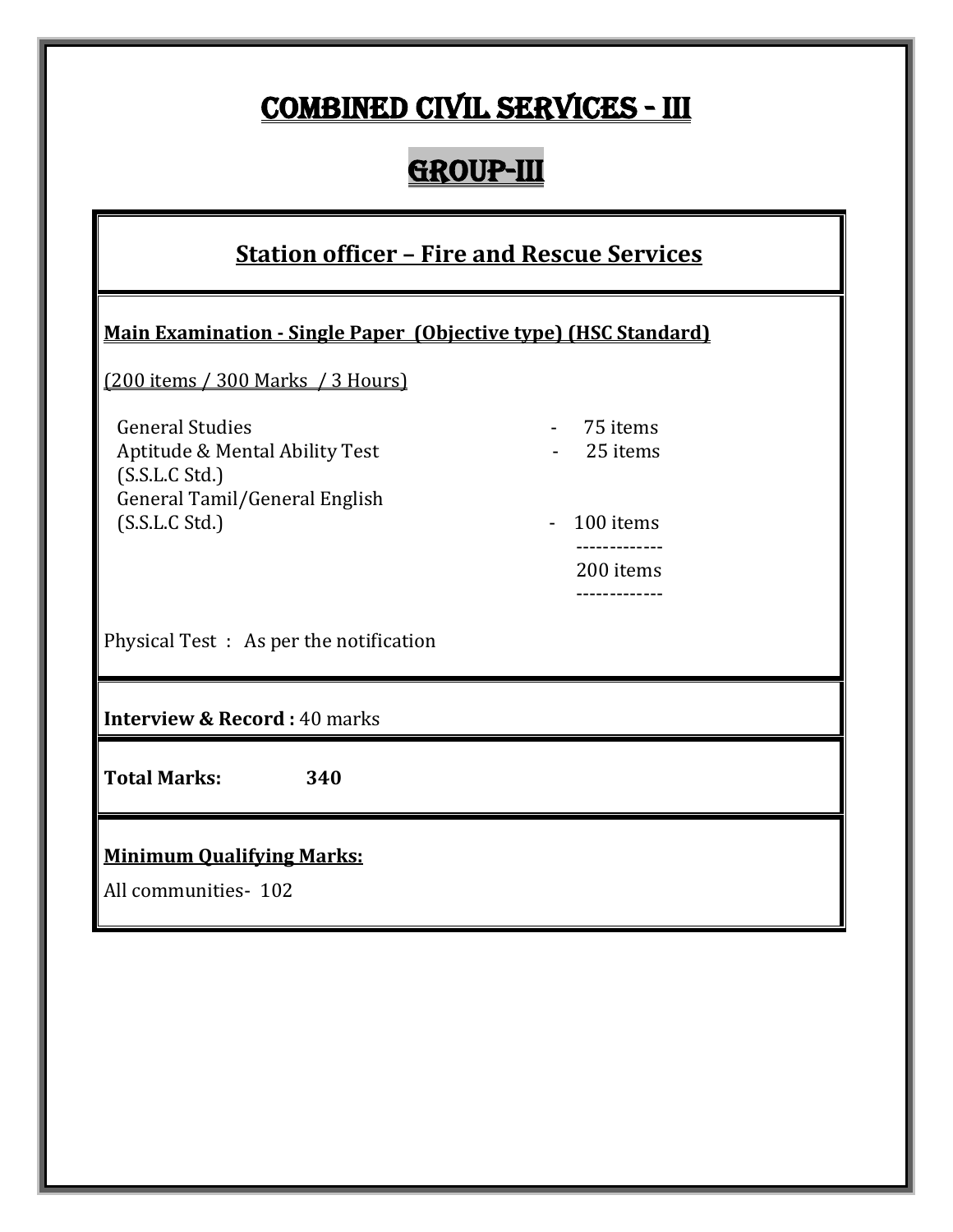# COMBINED CIVIL SERVICES - III

# Group-III-A

### **Junior Inspector of Cooperative Societies, Assistant Supervisor of Industrial Cooperative Societies, Store Keeper**

#### **Main Examination - Single Paper (Objective type) (HSC Standard)**

(200 items / 300 Marks / 3 Hours)

General Studies<br>Antitude & Mental Ability Test **1988** - 25 items Aptitude & Mental Ability Test (S.S.L.C Std.) General Tamil/General English (S.S.L.C Std.) 100 items - 100 items - 100 items - 100 items - 100 items - 100 items - 100 items - 100 items - 100 items - 100 items - 100 items - 100 items - 100 items - 100 items - 100 items - 100 items - 100 items - 100

- 
- ------------- 200 items -------------

**Interview & Record: 40 marks** 

**Total Marks : 340**

**Minimum Qualifying Marks:** All communities - 102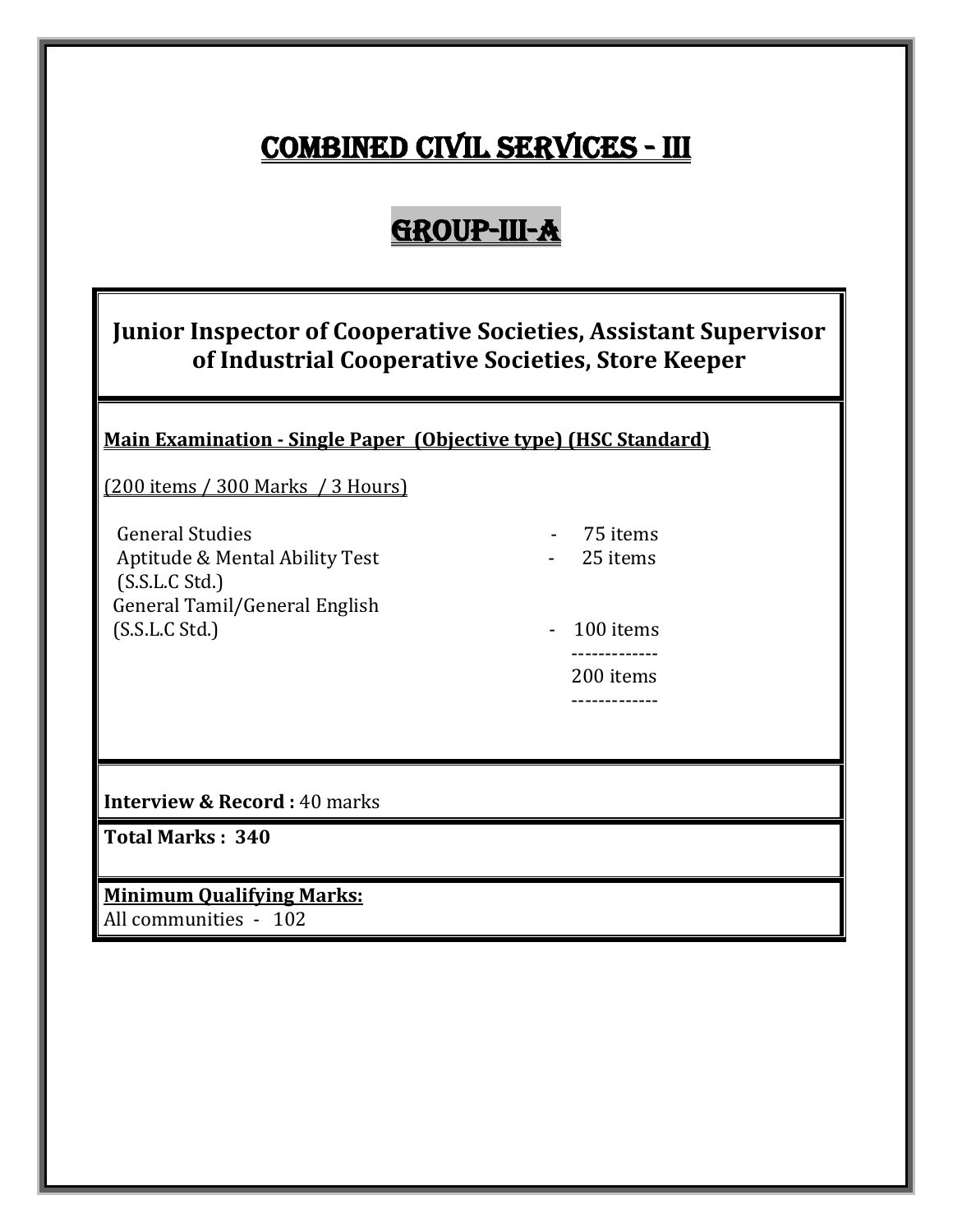## COMBINED CIVIL SERVICES EXAMINATION **–** IV (The posts included in GROUP **-** IV services AND VAO)

#### **Single Paper (Objective type) (S.S.L.C. Standard)**

-------------

#### **200 items / 300 Marks / 3 Hours**

 General Studies - 75 items Aptitude & Mental Ability Test (S.S.L.C Std.) General Tamil/General English (S.S.L.C Std.) 100 items - 100 items - 100 items - 100 items - 100 items - 100 items - 100 items - 100 items - 100 items - 100 items - 100 items - 100 items - 100 items - 100 items - 100 items - 100 items - 100 items - 100

- 
- 
- ------------- 200 items
	-

### **Total Marks: 300**

#### **Minimum Qualifying Marks:**

All communities - 90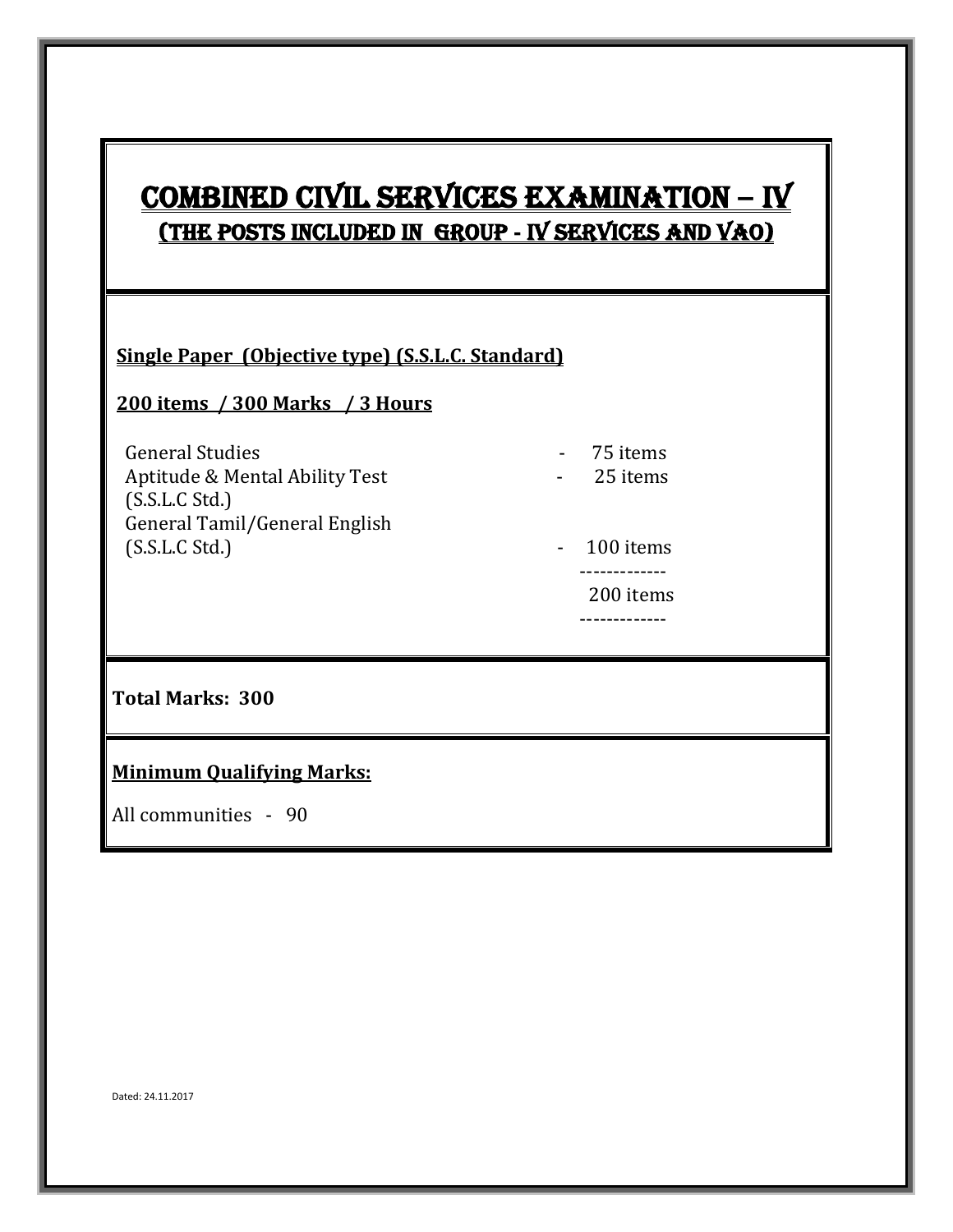### GROUP - VI SERVICES EXAMINATION

### **(FOREST APPRENTICE)**

#### Main Examination (Objective type) (degree standard)

**Any two optional subjects from the list of 21 subjects given below:** 

| PAPER - I : OPTIONAL SUBJECT - 1                                                      | - 200 items / 300 Marks / 3 hours      |
|---------------------------------------------------------------------------------------|----------------------------------------|
| <u> PAPER - II : OPTIONAL SUBJECT - 2</u>                                             | - 200 items / 300 Marks / 3 hours      |
| <b>General Studies</b><br><b>PAPER – III :</b>                                        | $-200$ items / 300 marks / 3 hours     |
| <b>General Studies</b><br><b>Aptitude &amp; Mental Ability Test</b><br>(S.S.L.C Std.) | - 150 items<br>- 50 items<br>200 items |

#### **List of Optional Subjects:**

1. Agriculture 2. Botany 3.Chemistry 4. Computer Application 5. Computer Science 6. Agriculture Engineering 7.Chemical Engineering 8.Civil Engineering 9.Computer Science Engineering 10.Electrical Engineering 11.Electronics Engineering 12. Mechanical Engineering 13. Environmental Sciences 14. Forestry 15. Geology 16. Horticulture 17. Mathematics 18. Physics 19. Statistics 20. Veterinary Science 21. Zoology

| <b>Interview &amp; Record</b><br><b>Total Marks</b> | - 120 Marks<br>- 1020 Marks |
|-----------------------------------------------------|-----------------------------|
| <b>Minimum Qualifying Marks</b>                     |                             |
| OC.                                                 | $-408$                      |
| Other than OC                                       | 306                         |

#### **Note 1:**

 No candidate shall be allowed to take more than one subject of the group (i) Agriculture/ Agricultural Engineering/ Veterinary Science (ii) Chemistry / Chemical Engineering (iii) Computer Applications / Computer Science / Computer Engineering (iv) Electrical Engineering / Electronic Engineering (v) Mathematics/Statistics.

#### **Note 2:**

There is no change in the syllabi of optional subjects which are already available in the website.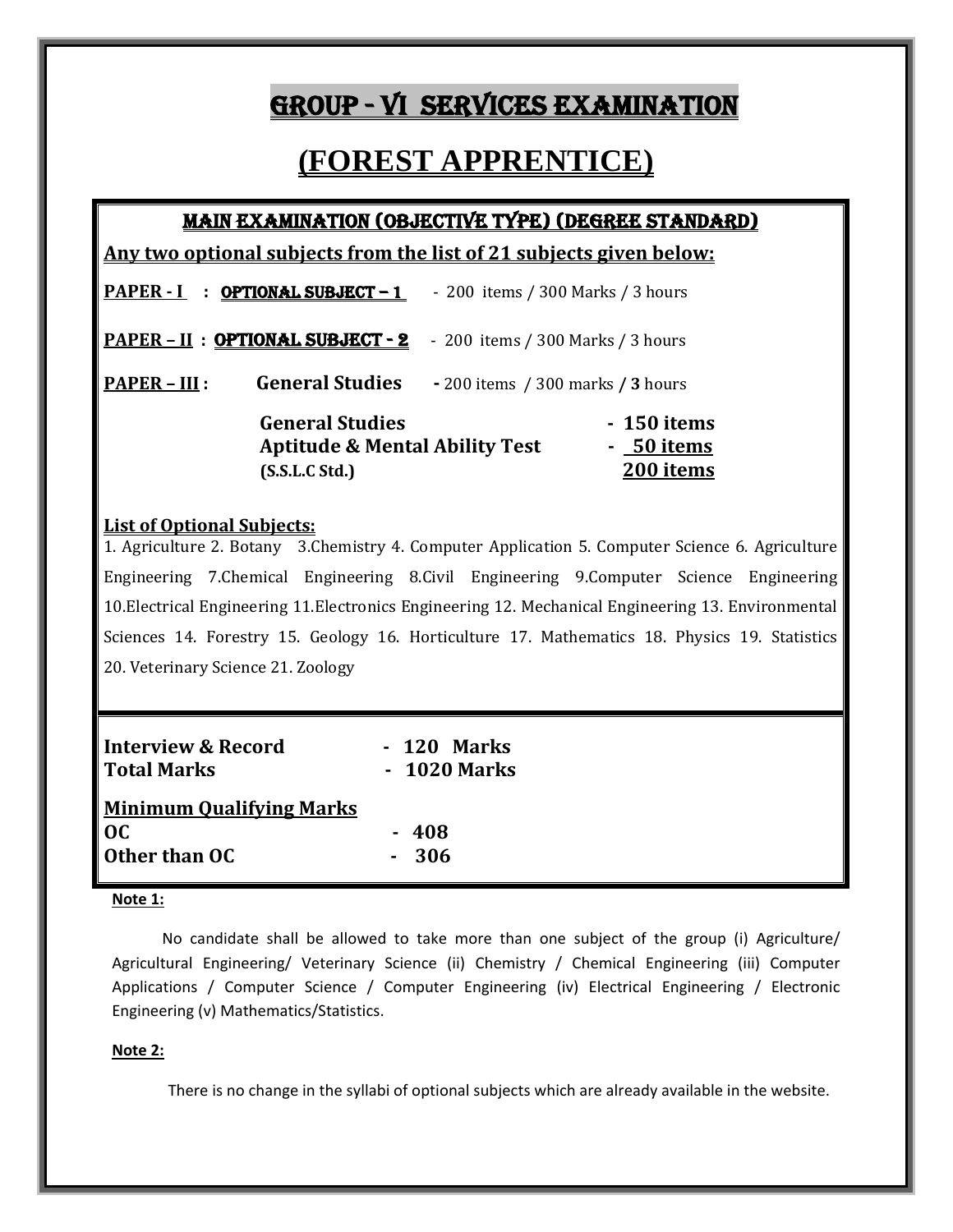# GROUP - VII A SERVICES EXAMINATION

#### **EXECUTIVE OFFICER GRADE-I IN HR &CE**

#### Main Examination (Objective type) (Degree standard)

**PAPER – I** : General Studies (GS-75 items & Aptitude & Mental ability Test 25 items) 100 items / 200 marks/ 2 Hours (S.S.L.C Std.)

**PAPER - II** :Hindu Religious and

200 items / 300 marks/ 3 Hours

l

**PAPER - III** : Law 200 items / 300 marks / 3 Hours

**Interview & Record - 100 Marks**

**Total Marks: 200+300+300+100 = 900**

**Minimum Qualifying Marks:**

**OC - 360 Other than OC - 270**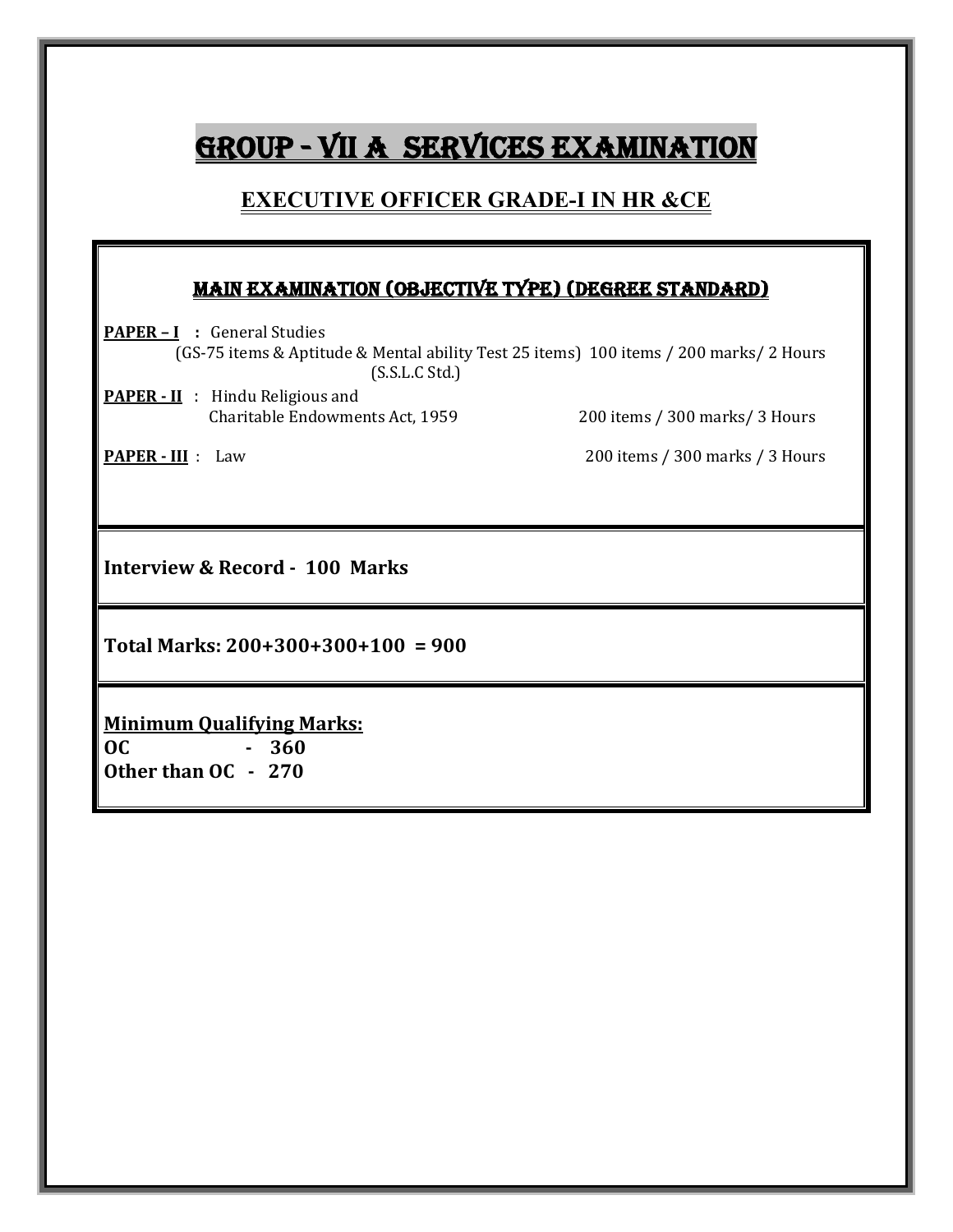# GROUP - VII B SERVICES EXAMINATION

## **Executive Officer Grade - III in HR &CE Department**

| <u><b>Main Examination (Objective type) and (Oral Test) (Degree</b></u><br><b>Standard</b>                                       |                       |
|----------------------------------------------------------------------------------------------------------------------------------|-----------------------|
| Paper - I<br>1. General Studies<br>(General Studies-75 items &<br>(Aptitude & Mental ability Test) - 25 items)<br>(S.S.L.C Std.) | 100 items             |
| 2. General Tamil/General English (SSLC Std.) - 100 items                                                                         |                       |
|                                                                                                                                  | 200 items             |
| <b>Marks: 300</b>                                                                                                                |                       |
| Paper - II<br>1,<br>இந்துமதம் (Degree Std)<br>2. சைவமும் வைணவமும் (Degree Std) $\;$ $\;$ $\;$                                    | 200 <sub>_items</sub> |
| <b>Marks: 300</b>                                                                                                                |                       |
| <b>Interview &amp; Record - 80 Marks</b>                                                                                         |                       |
| Total Marks - 680                                                                                                                |                       |
| <b>Minimum Qualifying Marks:</b><br><b>OC</b><br>- 272<br>Other than OC - 204                                                    |                       |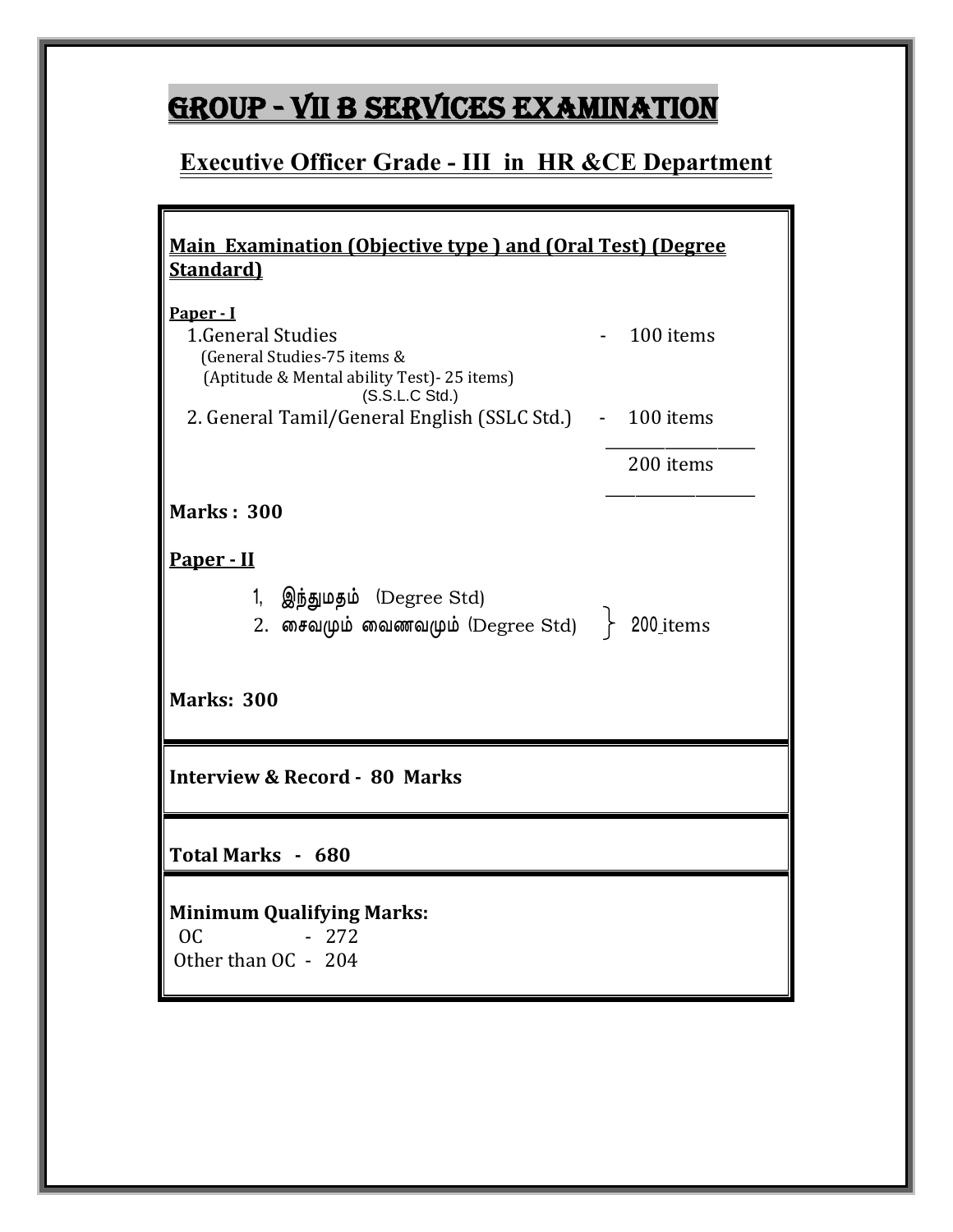# GROUP - VIII SERVICES EXAMINATION

### **Executive Officer Grade - IV In HR &CE Department**

 $\overline{\mathbf{r}}$ 

| Main Examination (Objective type) and (Oral Test) (S.S.L.C. Standard)                                        |  |           |  |
|--------------------------------------------------------------------------------------------------------------|--|-----------|--|
| Paper - I<br>1. General Studies<br>(General Studies-75 items &<br>(Aptitude & Mental ability Test)-25 items) |  | 100 items |  |
| (SSLC Std.)<br>2. General Tamil/General English (SSLC Std.) - 100 items                                      |  |           |  |
|                                                                                                              |  | 200 items |  |
| <b>Marks: 300</b>                                                                                            |  |           |  |
| Paper - II                                                                                                   |  |           |  |
| 1. இந்துமதம் (SSLC Std)<br>2. சைவமும் வைணவமும் (SSLC Std)                                                    |  | 200 items |  |
| <b>Marks: 300</b>                                                                                            |  |           |  |
| <b>Interview &amp; Record - 80 Marks</b>                                                                     |  |           |  |
| <b>Total Marks: 680</b>                                                                                      |  |           |  |
| <b>Minimum Qualifying Marks:</b>                                                                             |  |           |  |
| OC<br>$-272$<br>Other than OC<br>$-204$                                                                      |  |           |  |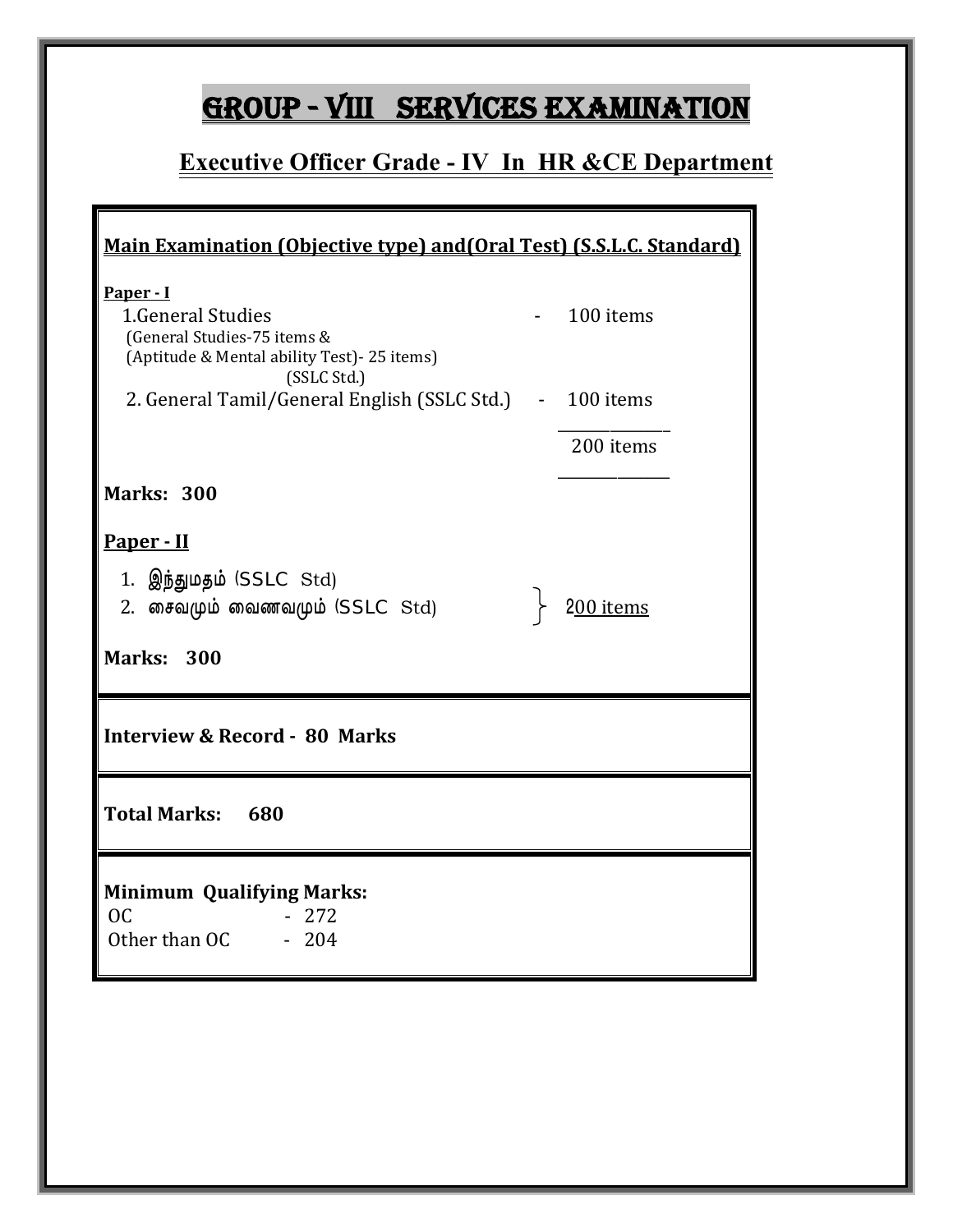# TECHNICAL POSTS EXAMINATION

### Main Examination (Objective type)

| <b>PAPER - I (Objective Type)</b>                                                   |                  |                                                                                         |  |  |  |
|-------------------------------------------------------------------------------------|------------------|-----------------------------------------------------------------------------------------|--|--|--|
| <b>Concerned Subject (Any One Subject)</b> (200 items /300 marks / 3 Hours)         |                  |                                                                                         |  |  |  |
| <b>PAPER - II</b>                                                                   |                  | <b>General Studies (PG. Degree / Degree Standard)</b> (100 items / 200 Marks / 2 Hours) |  |  |  |
| (As the case may be)                                                                |                  |                                                                                         |  |  |  |
| <b>General Studies</b>                                                              |                  | $-100$ Items                                                                            |  |  |  |
| (General Studies                                                                    | $-75$ items $\&$ |                                                                                         |  |  |  |
| Aptitude & Mental Ability Test - 25 Items)<br>(S.S.L.C. Std.)                       |                  |                                                                                         |  |  |  |
|                                                                                     | <b>OR</b>        |                                                                                         |  |  |  |
|                                                                                     |                  | General Studies(Diploma /HSC /SSLC Standard) (100 items / 200 Marks / 2 Hours)          |  |  |  |
| (As the case may be)                                                                |                  |                                                                                         |  |  |  |
| <b>General Studies</b>                                                              |                  | -100 Items                                                                              |  |  |  |
| (General Studies                                                                    | $-75$ items $\&$ |                                                                                         |  |  |  |
| Aptitude & Mental Ability Test - 25 Items)<br>(S.S.L.C. Std.)                       |                  |                                                                                         |  |  |  |
|                                                                                     |                  |                                                                                         |  |  |  |
|                                                                                     |                  |                                                                                         |  |  |  |
|                                                                                     |                  |                                                                                         |  |  |  |
| <b>Interview &amp; Record - 70 Marks</b>                                            |                  |                                                                                         |  |  |  |
| Total Marks: 570                                                                    |                  |                                                                                         |  |  |  |
| <b>Minimum Qualifying Marks:</b><br>0 <sup>C</sup><br>$-228$<br>Other than OC - 171 |                  |                                                                                         |  |  |  |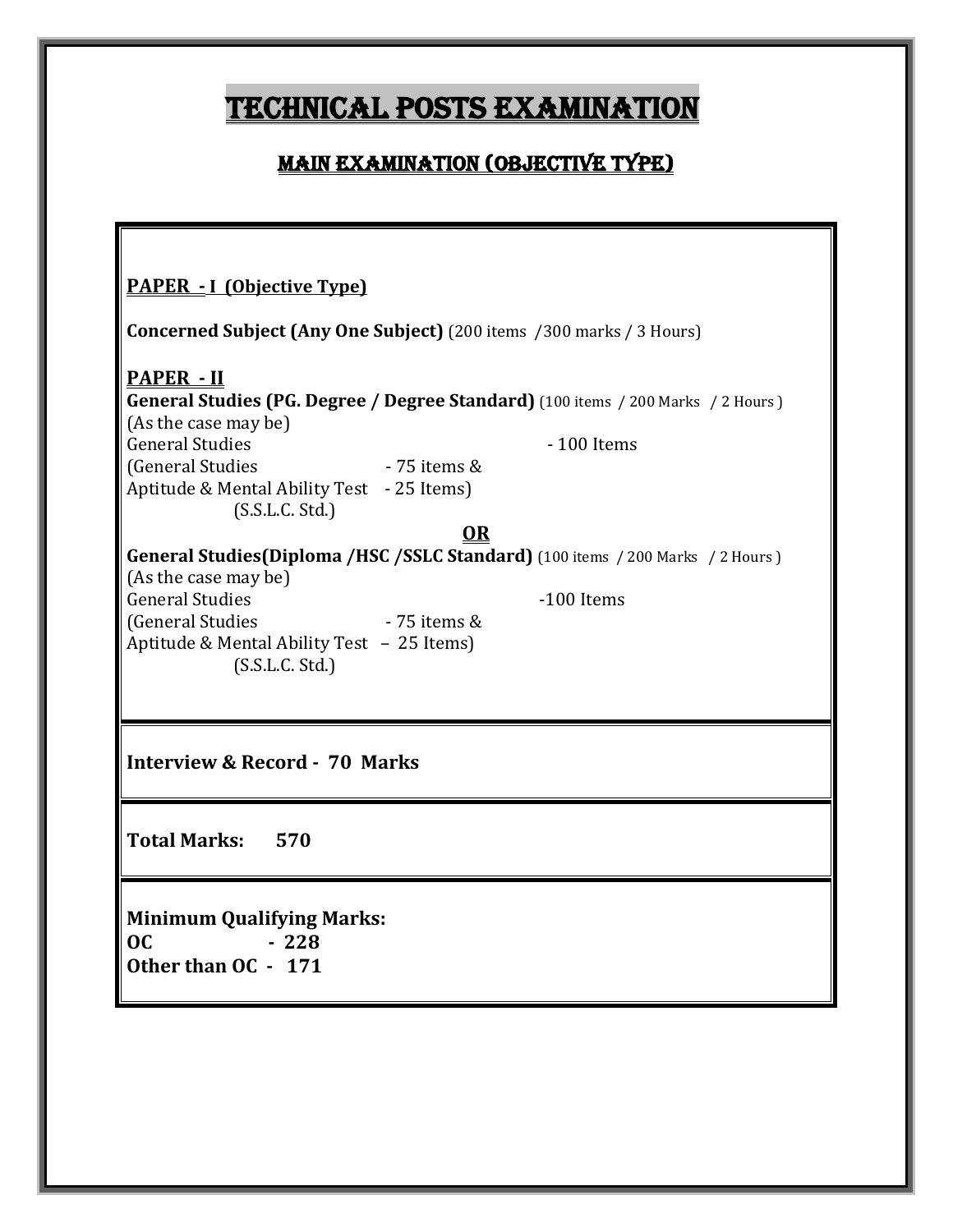# Statistician in the departments of medical education and Indian medicine and **HOMOEOPATHY**

### Main Examination (Objective type)

#### **PAPER -I**

Statistics (Degree Standard) -(200 items /300 marks / 3 Hours)

#### **PAPER - II**

General Studies (Degree Standard) - (100 items / 200 Marks / 2 Hours )

General Studies **- 75 Items**  Aptitude & Mental Ability Test (SSLC Std) - 25 Items

**Interview & Record - 70 Marks**

**Total Marks : 570**

**Minimum Qualifying Marks:** 

**OC - 228 Other than OC - 171**

Dated: 01.09.17

.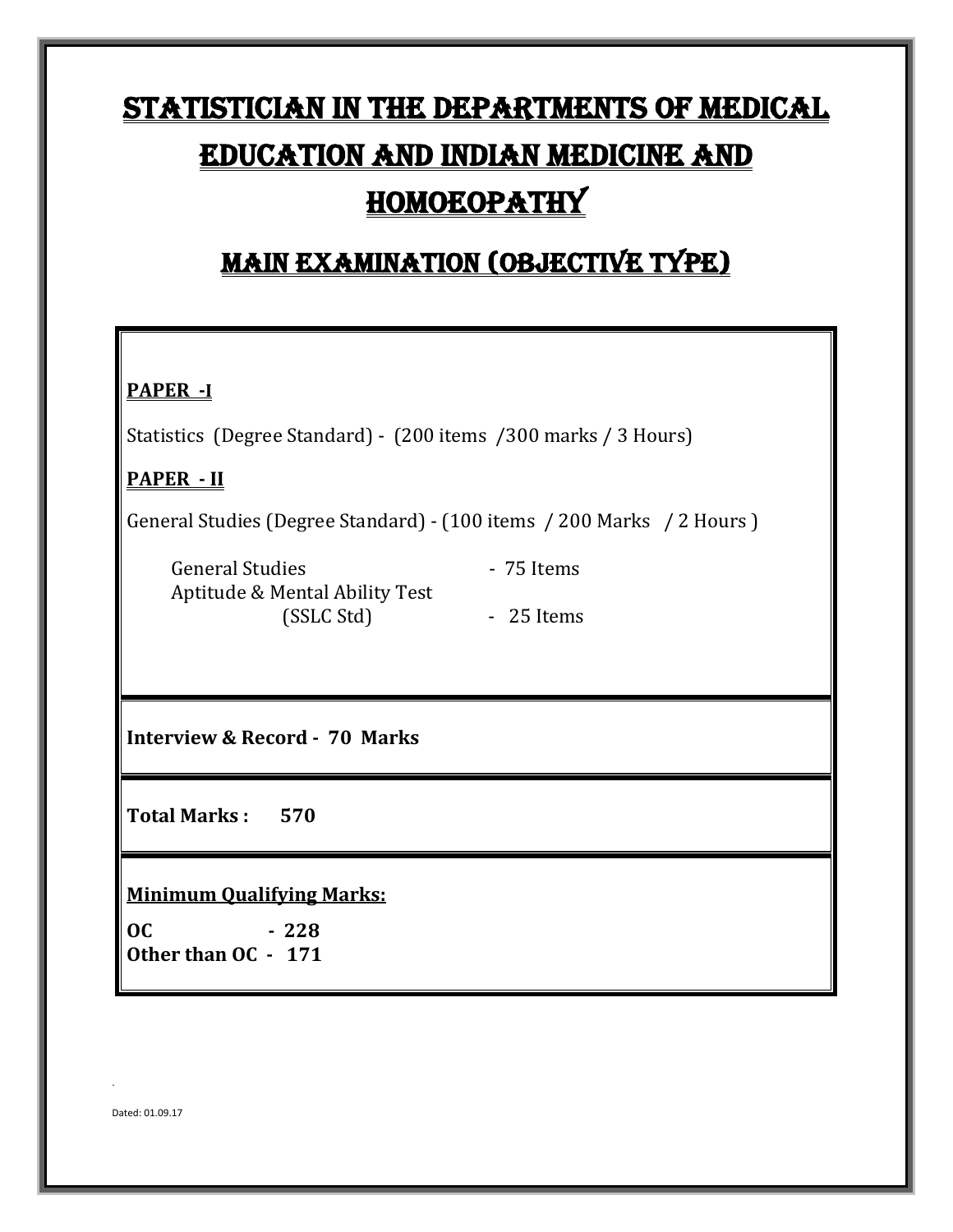### Research Officer and

#### Senior Research Assistant

#### In the office of the Tamil Nadu Public Service Commission

#### MAIN EXAMINATION (Object type)

#### **PAPER - I :**

Statistics and Computer Science - 200 Items/300 Marks / 3 Hours

Statistics (PG Degree Standard) - 140 Items And Computer Science (PG Degree Standard) - 60 Items

#### **PAPER - II :**

Mathematics and Economics - 200 Items/300 Marks / 3 Hours

 Mathematics (PG Degree Standard) – 100 Items And Economics (PG Degree Standard) - 100 Items

#### **PAPER - III**

General Studies - (100 Items / 200 Marks / 2 hours)

 General Studies (Degree Standard) - 75 Items Aptitude & Mental Ability Test - 25 Items

**Interview & Record - 100 Marks**

**Total Marks – 300+300+200+100 = 900**

**Minimum Qualifying Marks: OC - 360 Other than OC - 270**

Dated: 19.09.2017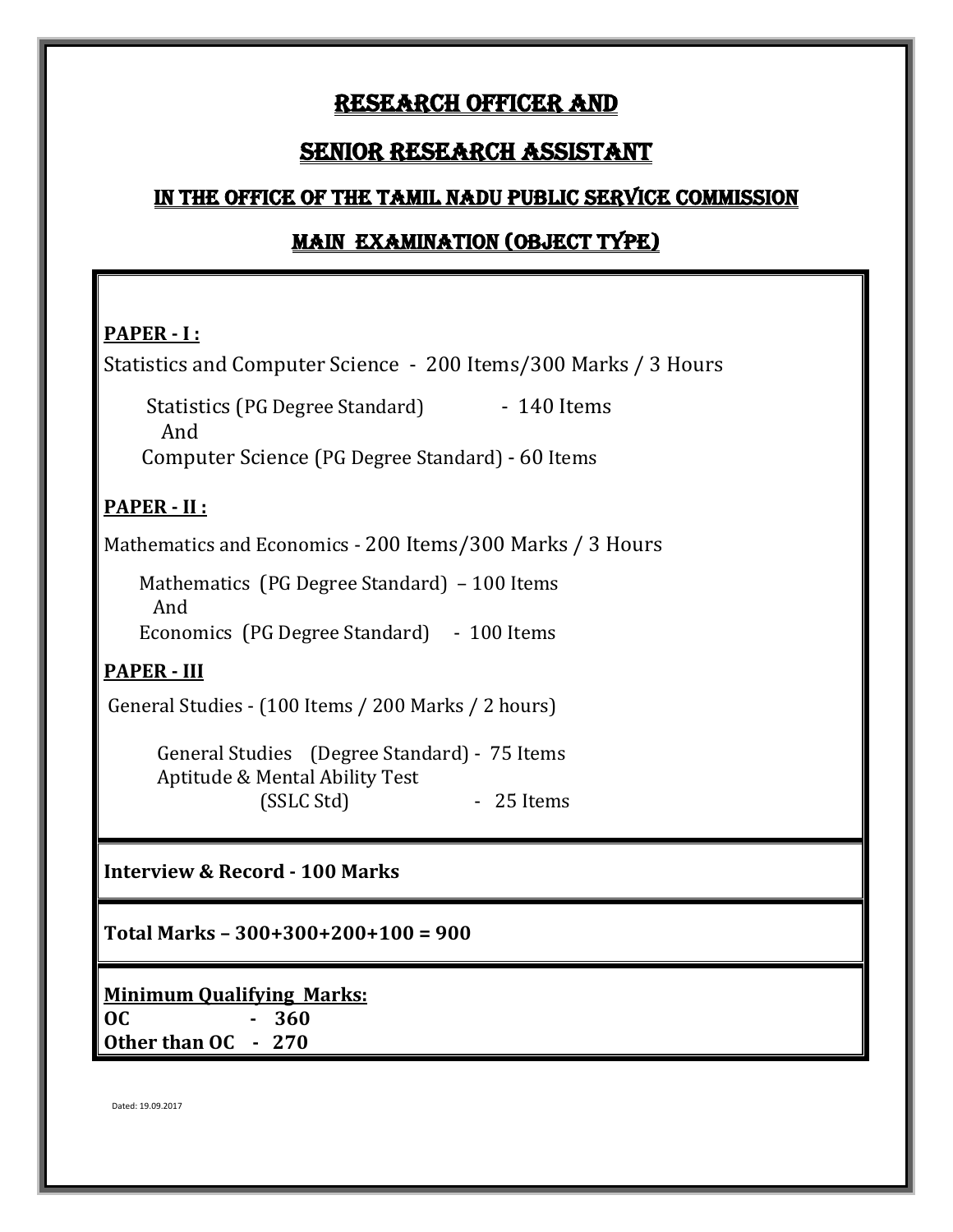### **FOR THE POST OF LABORATORY ASSISTANT IN THE FORENSIC SCIENCE DEPARTMENT**

**Single Paper (Objective type) (H.S.C Standard)**

**200 Questions / 300 Marks / 3 Hours** 

 A) Physics (H.S.C Std.) B) Chemistry (H.S.C Std.) C) Biology (H.S.C Std.) D) General Studies (S.S.L.C Std.)

**Total Marks: 300**

**Minimum Qualifying Marks:**

All communities - 90

Dated: 13.02.2018